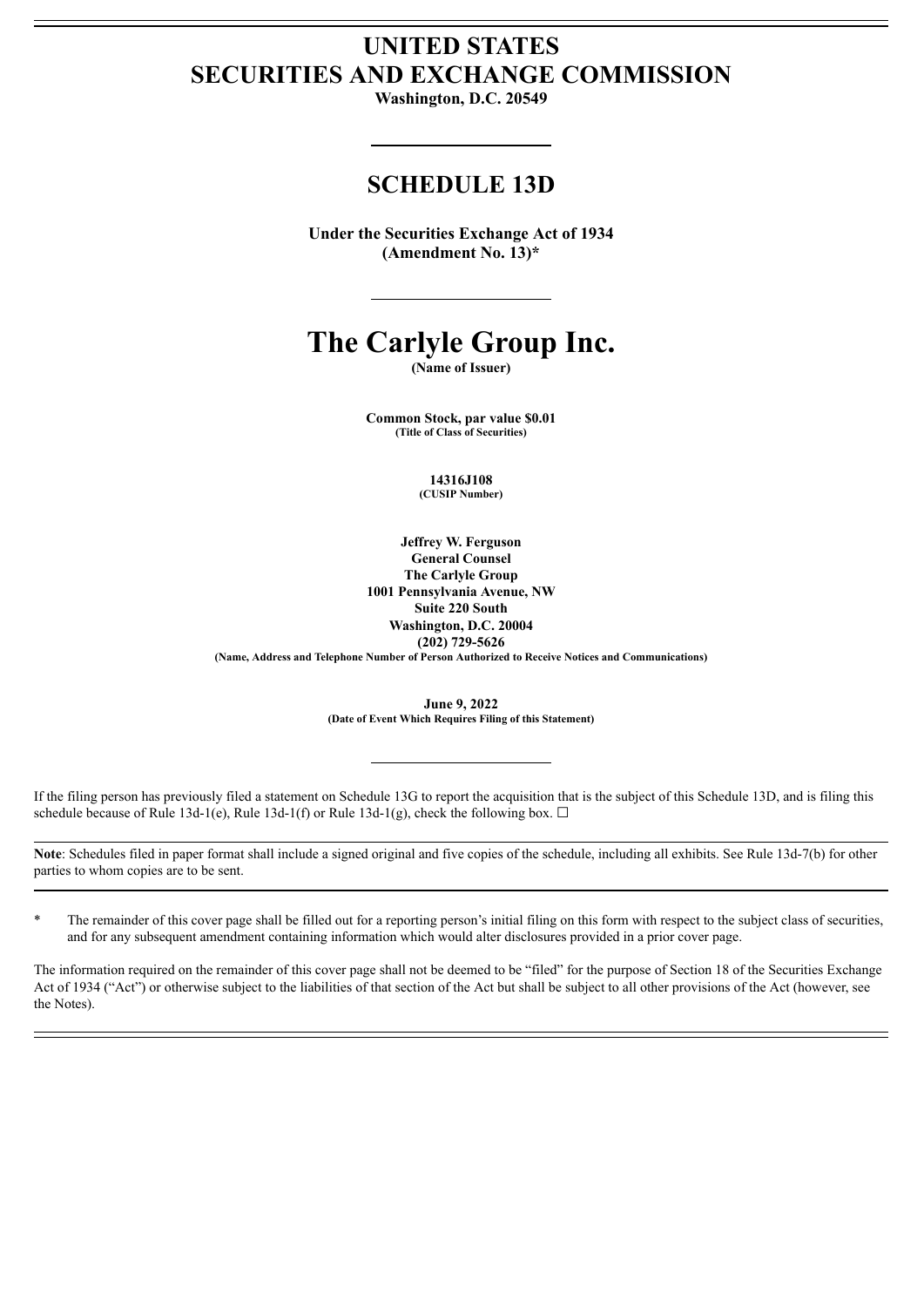### CUSIP No. 14316J108 **13D** Page 2 of 4 pages

| 1                               | Names of Reporting Persons                                                              |                |                                 |  |  |  |  |  |  |
|---------------------------------|-----------------------------------------------------------------------------------------|----------------|---------------------------------|--|--|--|--|--|--|
|                                 | Carlyle Group Management L.L.C.                                                         |                |                                 |  |  |  |  |  |  |
| $\overline{2}$                  | Check the Appropriate Box if a Member of a Group<br>(a) $\Box$<br>$(b)$ $\square$       |                |                                 |  |  |  |  |  |  |
| 3                               | <b>SEC Use Only</b>                                                                     |                |                                 |  |  |  |  |  |  |
| $\overline{4}$                  | Source of Funds (See Instructions)                                                      |                |                                 |  |  |  |  |  |  |
|                                 | O <sub>O</sub>                                                                          |                |                                 |  |  |  |  |  |  |
| 5                               | Check if disclosure of legal proceedings is required pursuant to Items $2(d)$ or $2(e)$ |                |                                 |  |  |  |  |  |  |
|                                 | $\Box$                                                                                  |                |                                 |  |  |  |  |  |  |
| $\overline{6}$                  | Citizenship or Place of Organization                                                    |                |                                 |  |  |  |  |  |  |
|                                 | Delaware                                                                                |                |                                 |  |  |  |  |  |  |
|                                 |                                                                                         | $\overline{7}$ | Sole Voting Power               |  |  |  |  |  |  |
| <b>NUMBER OF</b>                |                                                                                         |                | 152,131,004                     |  |  |  |  |  |  |
|                                 | <b>SHARES</b><br><b>BENEFICIALLY</b>                                                    |                | <b>Shared Voting Power</b>      |  |  |  |  |  |  |
| <b>OWNED BY</b>                 |                                                                                         |                | $\overline{0}$                  |  |  |  |  |  |  |
| <b>EACH</b><br><b>REPORTING</b> |                                                                                         | $\overline{9}$ | Sole Dispositive Power          |  |  |  |  |  |  |
| <b>PERSON</b><br><b>WITH</b>    |                                                                                         |                | 17,000                          |  |  |  |  |  |  |
|                                 |                                                                                         | 10             | <b>Shared Dispositive Power</b> |  |  |  |  |  |  |
|                                 |                                                                                         |                | $\mathbf{0}$                    |  |  |  |  |  |  |
| 11                              | Aggregate Amount Beneficially Owned by Each Reporting Person                            |                |                                 |  |  |  |  |  |  |
|                                 | 152,131,004                                                                             |                |                                 |  |  |  |  |  |  |
| $\overline{12}$                 | Check if the Aggregate Amount in Row (11) Excludes Certain Shares                       |                |                                 |  |  |  |  |  |  |
|                                 | $\Box$                                                                                  |                |                                 |  |  |  |  |  |  |
| 13                              | Percent of Class Represented by Amount in Row (11)                                      |                |                                 |  |  |  |  |  |  |
|                                 | 42.1%                                                                                   |                |                                 |  |  |  |  |  |  |
| $\overline{14}$                 | Type of Reporting Person                                                                |                |                                 |  |  |  |  |  |  |
|                                 |                                                                                         |                |                                 |  |  |  |  |  |  |
|                                 | OO (Limited Liability Company)                                                          |                |                                 |  |  |  |  |  |  |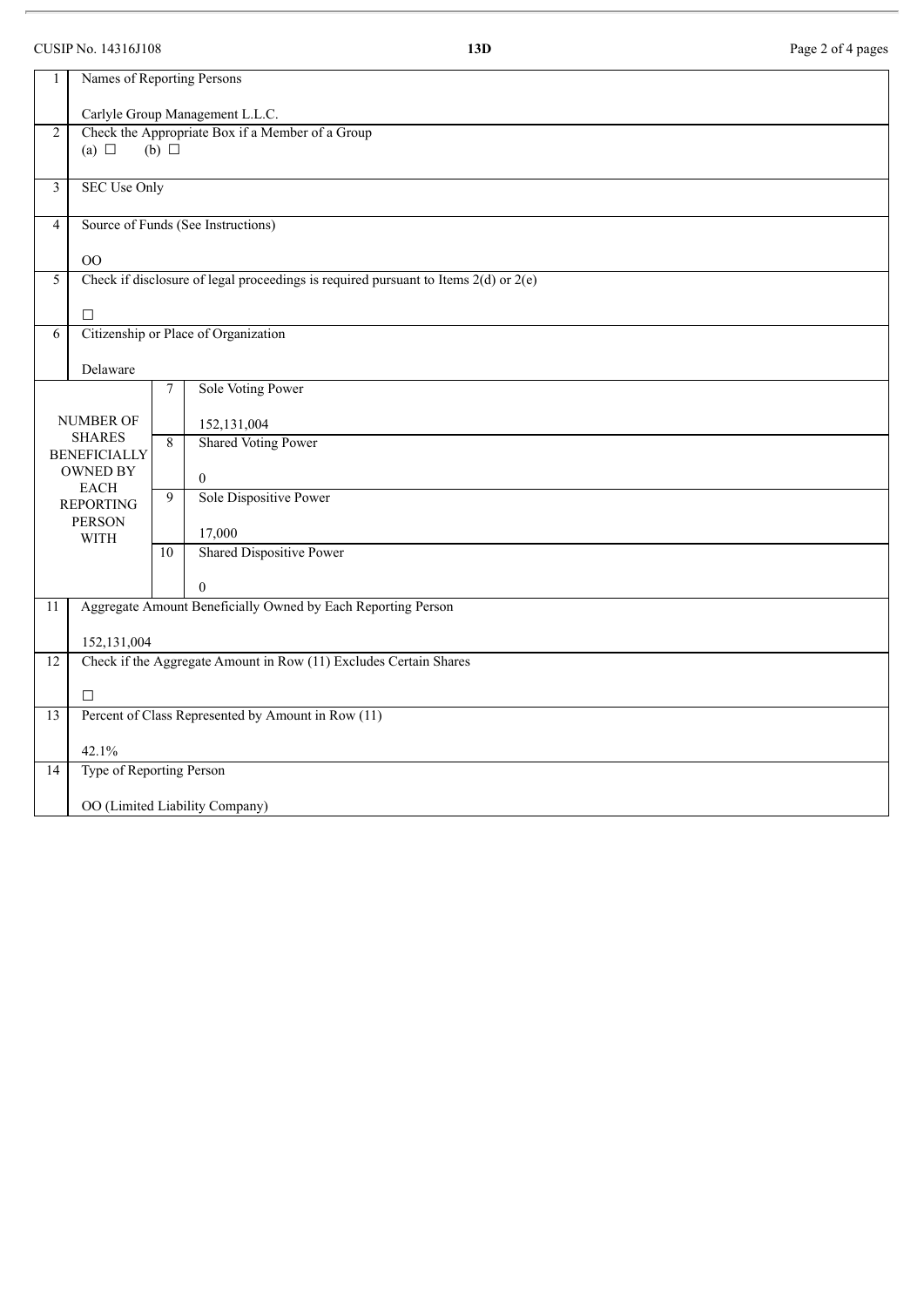#### CUSIP No. 14316J108 Page 3 of 4 pages

This Amendment No. 13 to Schedule 13D ("Amendment No. 13") amends and supplements the Schedule 13D originally filed with the United States Securities and Exchange Commission ("SEC") on January 10, 2020 and amended on February 25, 2020, May 11, 2020, July 6, 2020, November 17, 2020, January 8, 2021, March 19, 2021, July 13, 2021, July 29, 2021, August 6, 2021, August 17, 2021, August 31, 2021 and November 19, 2021 (as amended to date, the "Schedule 13D"), relating to the common stock, par value \$0.01 per share (the "Common Stock"), of The Carlyle Group Inc., a Delaware corporation (the "Issuer"). Capitalized terms used herein without definition shall have the meaning set forth in the Schedule 13D.

The Reporting Person may be deemed to be the beneficial owner of shares of Common Stock underlying Proxies that it holds. As of June 9, 2022, the Reporting Person held Proxies with respect to 152,131,004 shares of Common Stock. This change in the number of shares of Common Stock underlying the Proxies represents a change in the Reporting Person's beneficial ownership of 1% or more since the last amendment to the Schedule 13D filed by the Reporting Person and therefore, the Reporting Person is filing this Amendment No. 13.

#### **Item 5. Interest in Securities of the Issuer.**

Items 5(a)-(b) of the Schedule 13D are hereby amended and restated in their entirety as follows:

 $(a) - (b)$ 

The following sets forth, as of June 9, 2022, the aggregate number of shares of Common Stock and percentage of shares of Common Stock beneficially owned by the Reporting Person, as well as the number of shares of Common Stock as to which the Reporting Person has the sole power to vote or to direct the vote, shared power to vote or to direct the vote, sole power to dispose or to direct the disposition, or shared power to dispose or to direct the disposition of, as of June 9, 2022, based on 361,245,965 shares of Common Stock outstanding as of June 9, 2022.

|                                        |              |              |                 |                 |                       | энагсч        |
|----------------------------------------|--------------|--------------|-----------------|-----------------|-----------------------|---------------|
|                                        |              |              |                 | Shared          | Sole power            | power to      |
|                                        | Amount       |              | Sole power to   | power to        | to dispose or         | dispose or    |
|                                        | beneficially | Percent      | vote or to      | vote or to      | to direct the         | to direct the |
| <b>Reporting Person</b>                | owned        | of class     | direct the vote | direct the vote | disposition           | disposition   |
| <b>Carlyle Group Management L.L.C.</b> | 152.131.004  | 42.<br>$1\%$ | しぐつ<br>1.004    |                 | 000<br>$\overline{ }$ |               |

The Reporting Person directly holds 17,000 shares of Common Stock, and may be deemed to have sole voting power over 152,131,004 shares of Common Stock (including the shares underlying the Proxies).

 $\mathbf{S}$ **S**  $\mathbf{S}$